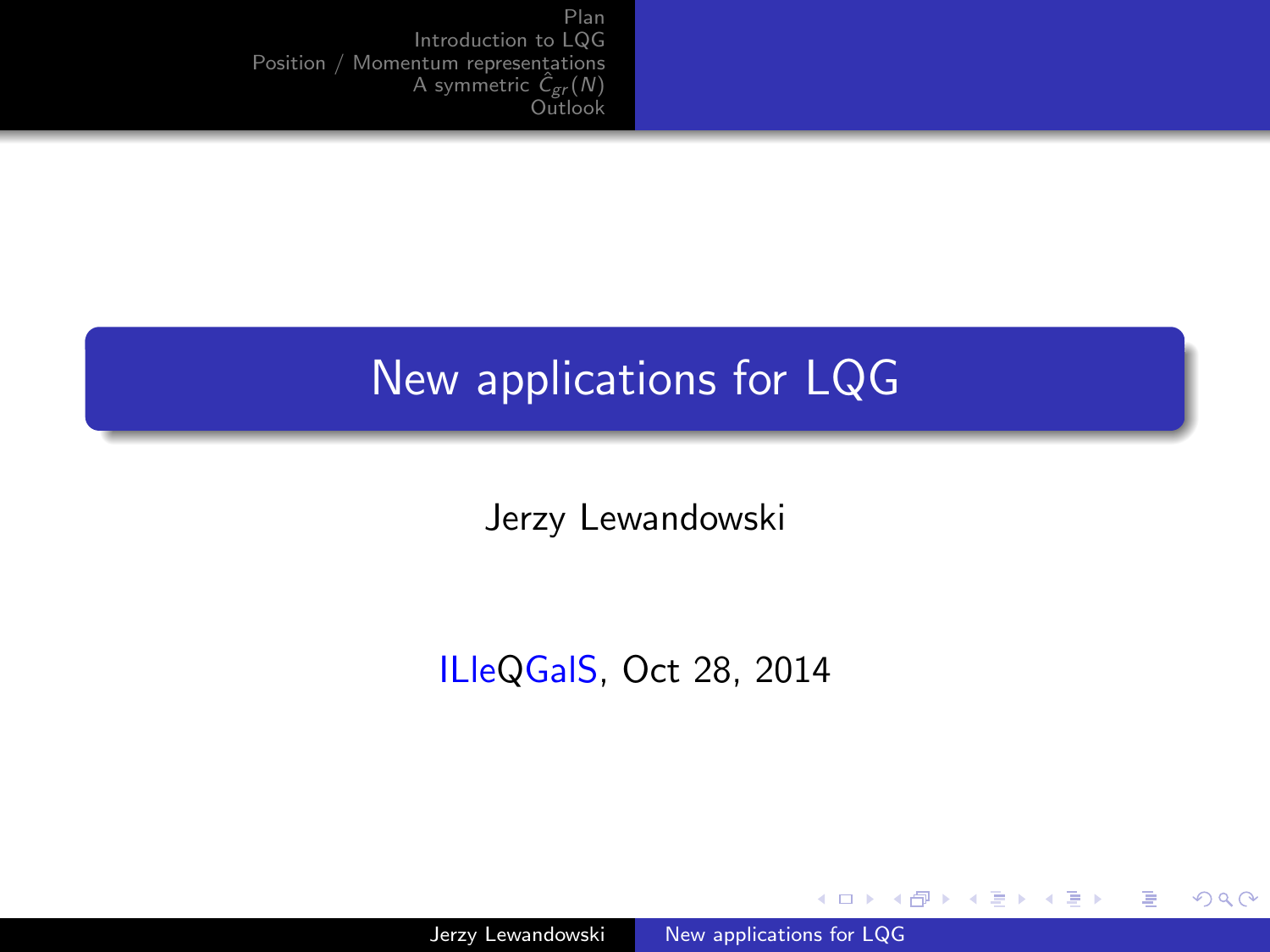#### Plan

[Introduction to LQG](#page-2-0) [Position / Momentum representations](#page-7-0) [A symmetric](#page-15-0)  $\hat{C}_{\text{gr}}(N)$ [Outlook](#page-22-0)

### <span id="page-1-0"></span>Plan

- Introduction to LQG
- position / momentum representations L, Sahlmann - 2014 (coming soon)
	- Application 1: a new operator

$$
\hat{q}^{ab}\hat{\phi}_{,a}\hat{\phi}_{,b}\text{det}\hat{q}
$$

- Application 2: The BF vacuum
- Symmetric scalar constraint operators

# $\hat{C}(N)$

for all the laps functions L, Sahlmann - 2014

4 17 18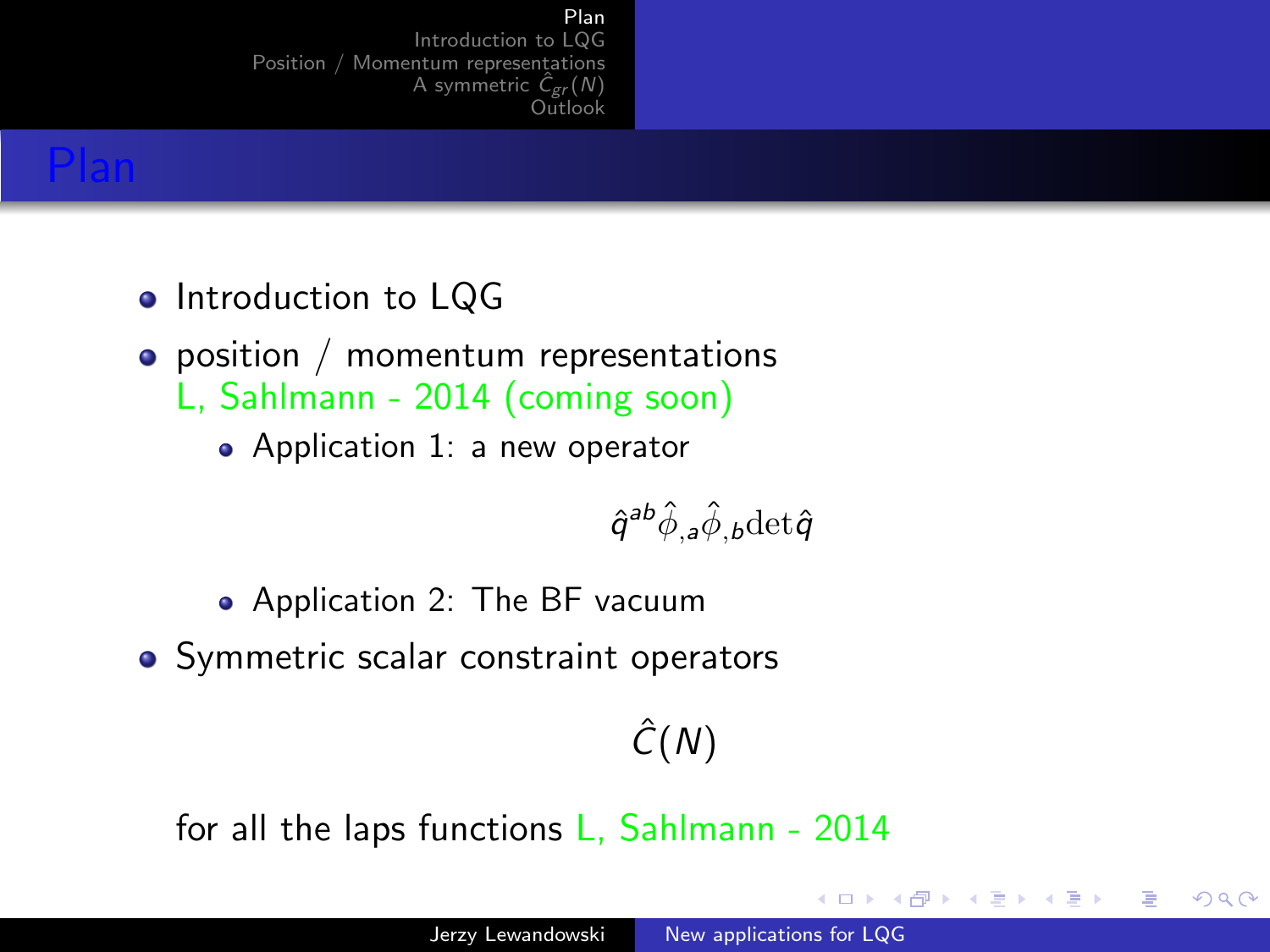<span id="page-2-0"></span>Plan [Introduction to LQG](#page-2-0) [Position / Momentum representations](#page-7-0) [A symmetric](#page-15-0)  $\hat{C}_{\text{gr}}(N)$ [Outlook](#page-22-0) [The Ashtekar-Barbero variables](#page-2-0) [Other fields and the constraints](#page-3-0) [The holonomy-flux variables](#page-4-0) [The kinematical Hilbert space](#page-5-0) [The spin-network states](#page-6-0)

- $\Sigma$  an underlying 3d manifold,  $x^a = x^1, x^2, x^3$  local coordinates
	- The variables:
		- su(2) the Lie algebra of SU(2),  $\tau_i = \tau_1, \tau_2, \tau_3 \in {\rm su}(2)$  $(A_{a}^{i}, E_{i}^{a})$  a,  $b = 1, 2, 3, i = 1, 2, 3$  - the field variables  ${A'_a(x), E^b_i(y)} = \delta^i_j \delta^b_a \delta(x, y)$ •  ${A, A} = 0 = {E, E}$

The relation with intrinsic/extrinsic geometry  $e^i_a$  /  $K_{ab}$  of  $\Sigma$ Ashtekar, Barbero, Immirzi

$$
-2\text{Tr}(\tau_i\tau_j)=\delta_{ij},
$$

$$
A^i_a = \Gamma^i_a + \gamma K^i_a, \quad E^a_i = \frac{1}{16\pi G\gamma} e^j_b e^k_c e^{abc} \epsilon_{ijk}.
$$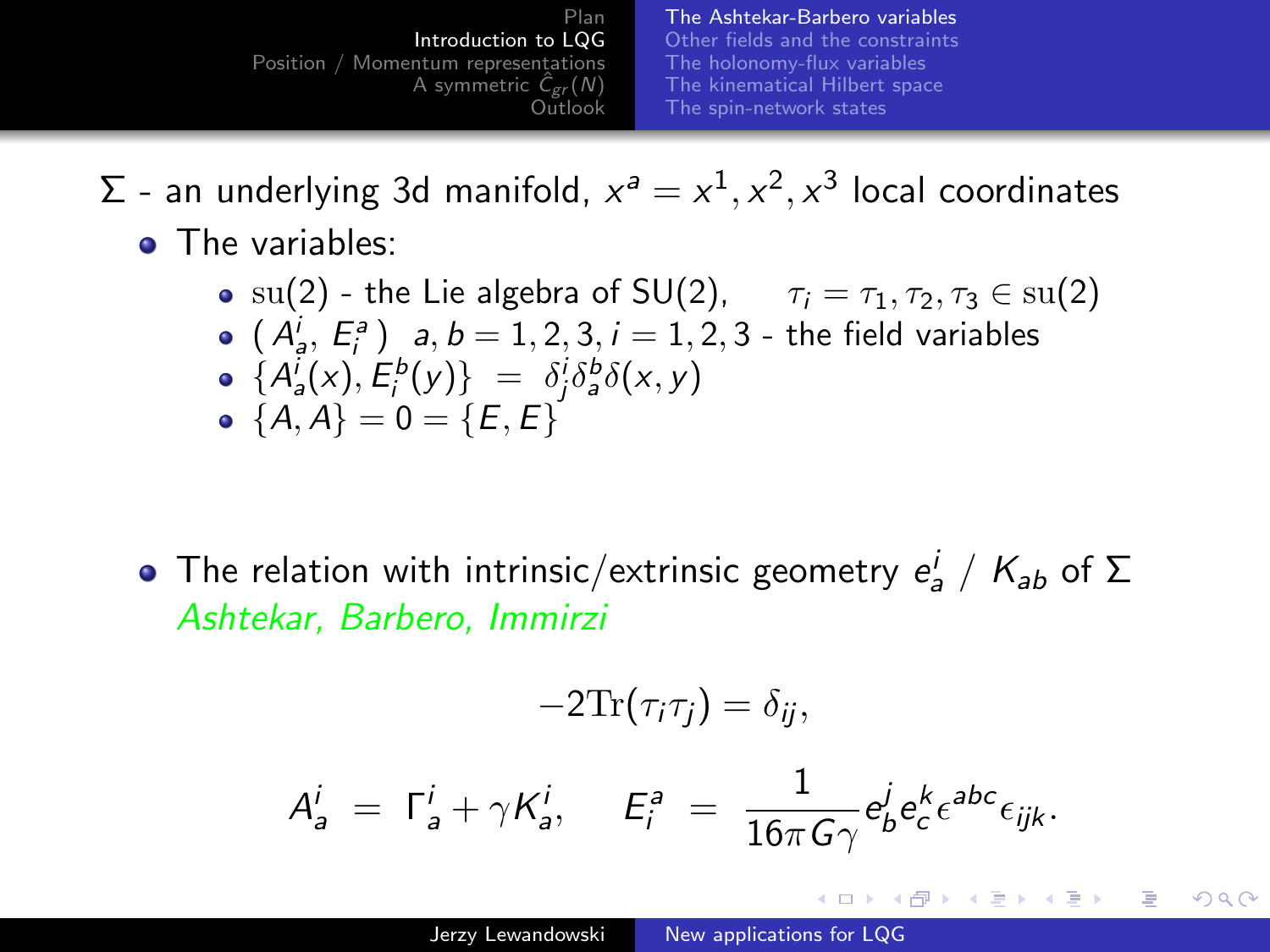[The Ashtekar-Barbero variables](#page-2-0) [Other fields and the constraints](#page-3-0) [The holonomy-flux variables](#page-4-0) [The kinematical Hilbert space](#page-5-0) [The spin-network states](#page-6-0)

<span id="page-3-0"></span>**•** Other fields

$$
\{\phi_{\alpha}(x), \pi^{\beta}(y)\} = \delta_{\alpha}^{\beta} \delta(x, y)
$$

$$
\{\phi, \phi\} = 0 = \{\pi, \pi\}
$$

• The constraints (1 - class)

$$
\oint_{\Sigma} d^3 x N(x) C(x) =: C(N) = C_{\text{gr}}(N) + C_{\text{matt}}(N)
$$

- $\int_{\mathcal{F}} d^3x N^a(x) \mathcal{C}_a(x) =: \; \mathcal{C}(\vec{N}) \; = \; \mathcal{C}_{\rm gr}(\vec{N}) \; + \; \mathcal{C}_{\rm matt}(\vec{N})$
- $\int_{\Sigma} d^3x \Lambda^i G_i(x) =: G(\Lambda) = G_{\rm gr}(\Lambda) + G_{\rm ferm}(\Lambda)$
- Other constraints ( $G_{\text{YM}}(\Lambda_{\text{YM}})$ )
- The free functions:
	- $N \in C(\Sigma)$  a laps function
	- $\vec{N} \in \Gamma(T(\Sigma))$  a shift vector field
	- $\Lambda \in C(\Sigma, \text{su}(2))$ .

4 17 18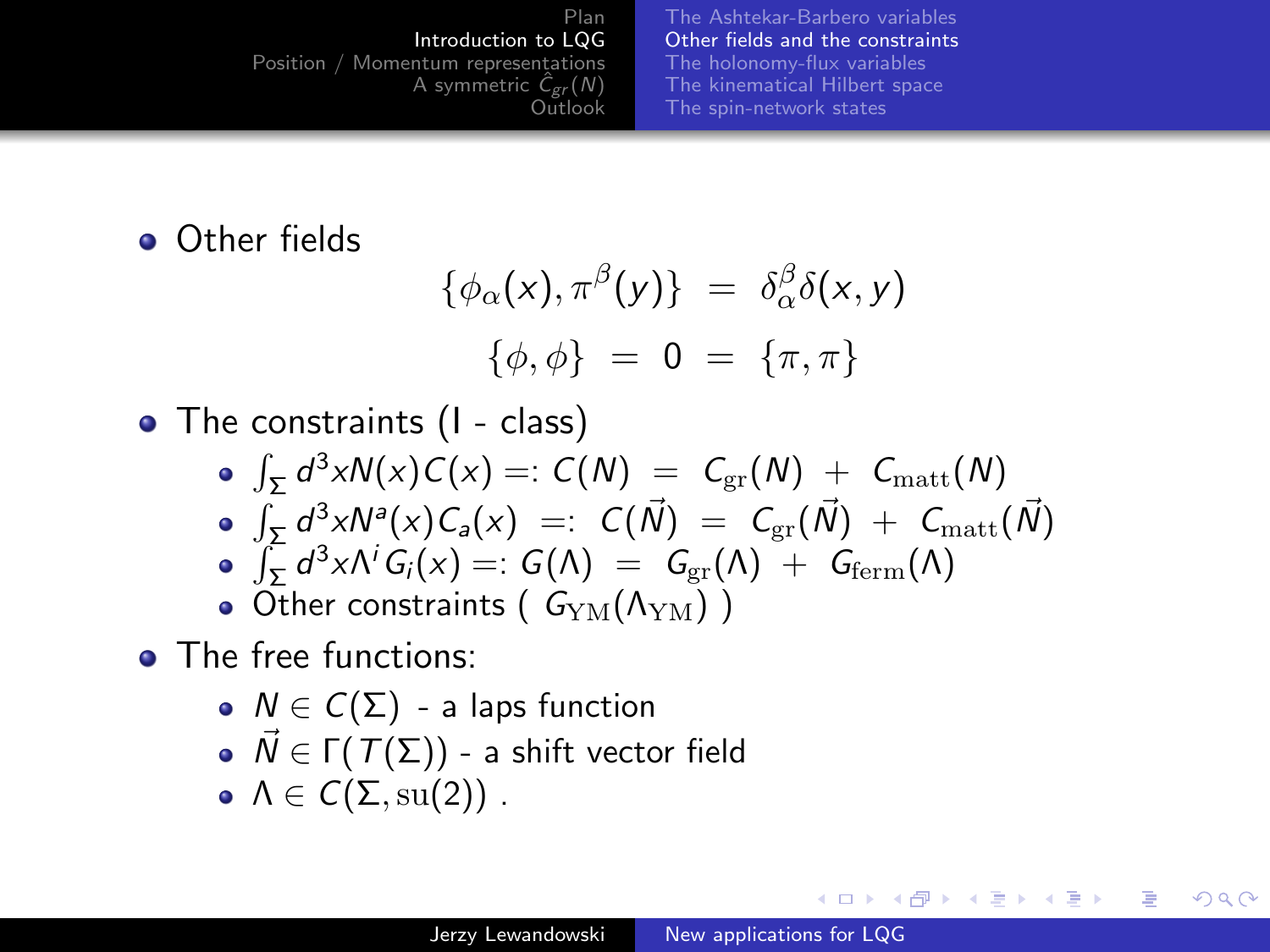[The Ashtekar-Barbero variables](#page-2-0) [Other fields and the constraints](#page-3-0) [The holonomy-flux variables](#page-4-0) [The kinematical Hilbert space](#page-5-0) [The spin-network states](#page-6-0)

#### <span id="page-4-0"></span>Rovelli, Smolin 1988

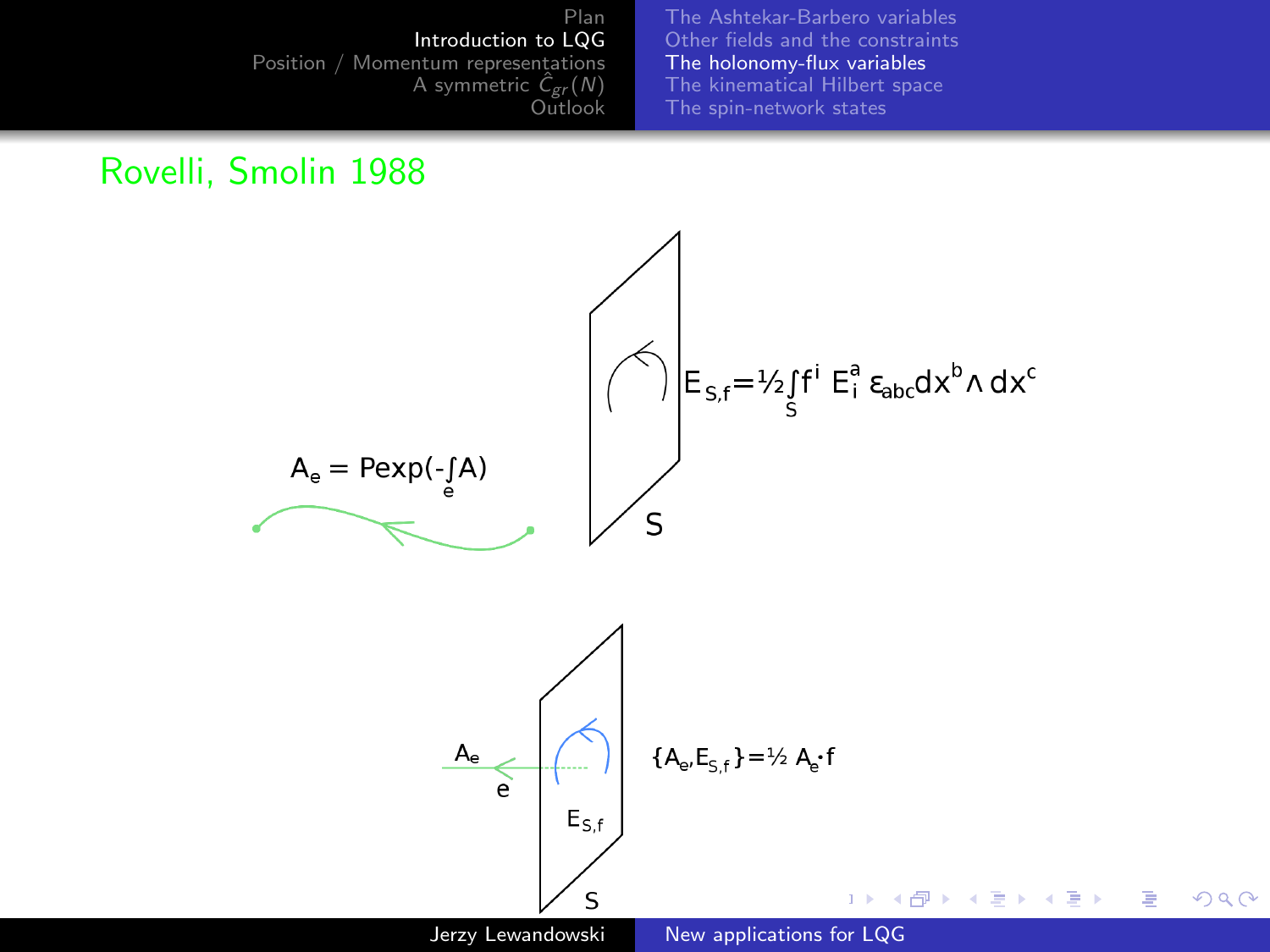[The Ashtekar-Barbero variables](#page-2-0) [Other fields and the constraints](#page-3-0) [The holonomy-flux variables](#page-4-0) [The kinematical Hilbert space](#page-5-0) [The spin-network states](#page-6-0)

#### <span id="page-5-0"></span>Ashtekar, L 1992

$$
e: [t_0, t_1] \to \Sigma
$$

$$
h_e(A) := \text{Pexp} \int_e -A
$$

$$
\Psi(A) = \psi(h_{e_1}(A), ..., h_{e_n}(A)), \quad \psi \in \text{Poly}(\text{SU}(2)^n) \tag{1}
$$

Cyl := { $\Psi \in C(\mathcal{A})$  : [\(1\)](#page-5-1), { $e_1, ..., e_n$ } embedded graph in  $\Sigma$ }

<span id="page-5-1"></span>
$$
\int d\mu(A)\Psi(A) = \int dg_1...dg_n\psi(g_1,...g_n)
$$

$$
\mathcal{H}_{\rm gr} = \mathcal{L}^2(\Omega^{(1)}(\Sigma)\otimes \text{su}(2), \mu)
$$

イロメ イ母メ イヨメ イヨメ

 $QQ$ 

э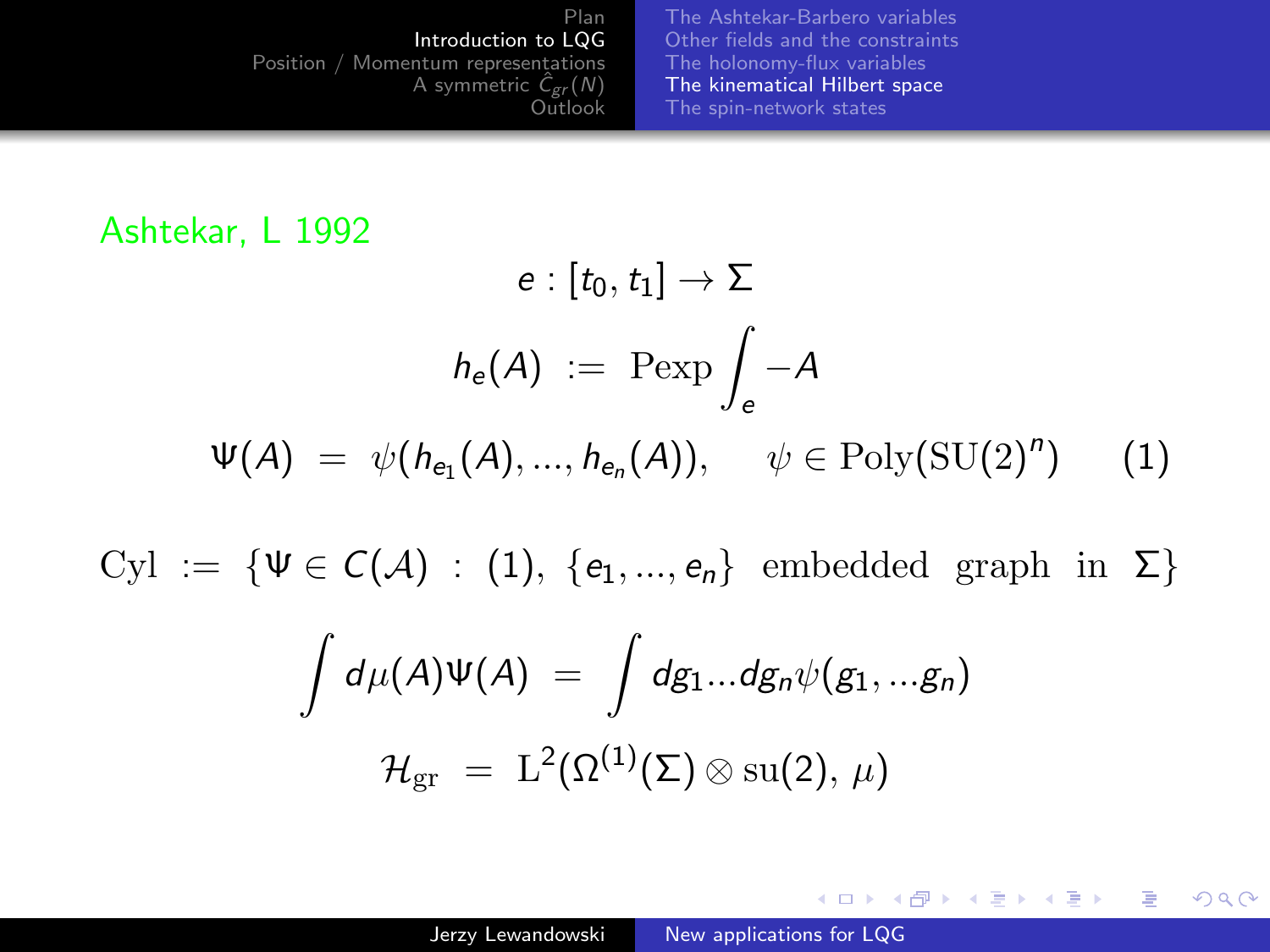[The Ashtekar-Barbero variables](#page-2-0) [Other fields and the constraints](#page-3-0) [The holonomy-flux variables](#page-4-0) [The kinematical Hilbert space](#page-5-0) [The spin-network states](#page-6-0)

$$
U_g \Psi(A) = \Psi(g^{-1}Ag + g^{-1}dg)
$$
 (2)

<span id="page-6-0"></span>The invariant elements in  $\mathcal{H}_{gr}$  Penrose 1970(?), Rovelli, Smolin, Baez 1993:



 $\Gamma \ni e_l \mapsto j_l$ ,  $\Gamma \ni v \mapsto \iota_v \in \text{Inv}V_{j_1} \otimes ... \otimes V_{j_k}$  $|\Gamma, j, \iota\rangle$  $|\Gamma, j, \iota\rangle$  - a [s](#page-5-0)pin-network st[at](#page-7-0)e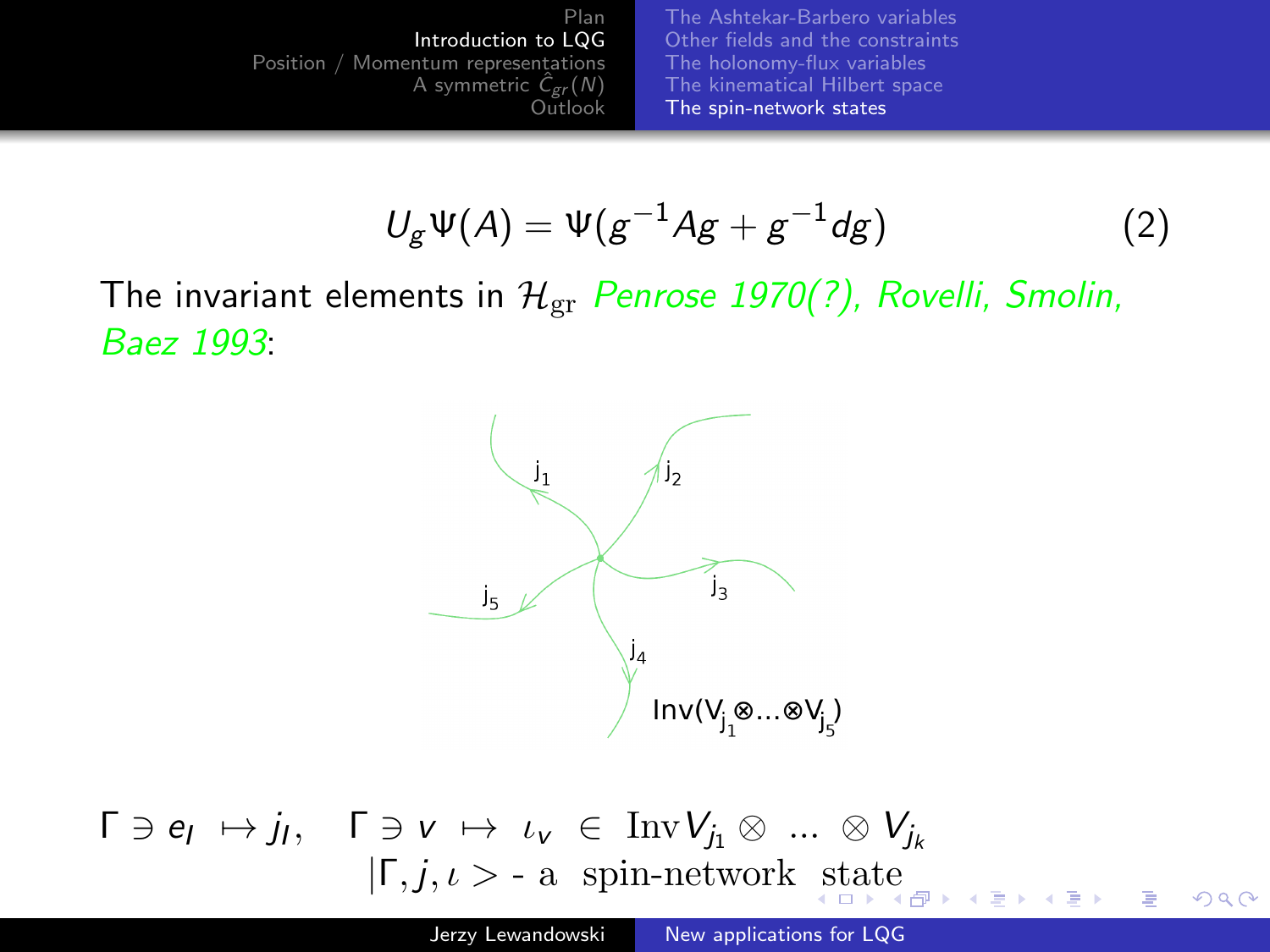[The Quantum Mechanics analogy](#page-7-0) [The scalar field](#page-8-0) [The new operator](#page-11-0) [Application 2: the BF vacuum](#page-14-0)

$$
[\hat{q}, \hat{p}] = i\hbar \tag{3}
$$

メロメ メタメ メミメ メミメ

目

 $299$ 

<span id="page-7-0"></span>
$$
\hat{p}|p\rangle = p|p\rangle, \qquad e^{\frac{i}{\hbar}p'\hat{q}}|p\rangle = |p+p'\rangle \qquad (4)
$$

$$
\hat{q}|q\rangle = q|q\rangle, \qquad e^{-\frac{i}{\hbar}q'\hat{p}}|q\rangle = |q+q'\rangle
$$
 (5)

$$
|q\rangle: p \mapsto e^{\frac{i}{\hbar}qp}, \qquad |p\rangle: q \mapsto e^{-\frac{i}{\hbar}qp} \qquad (6)
$$

$$
\langle q|p\rangle = e^{\frac{i}{\hbar}qp}
$$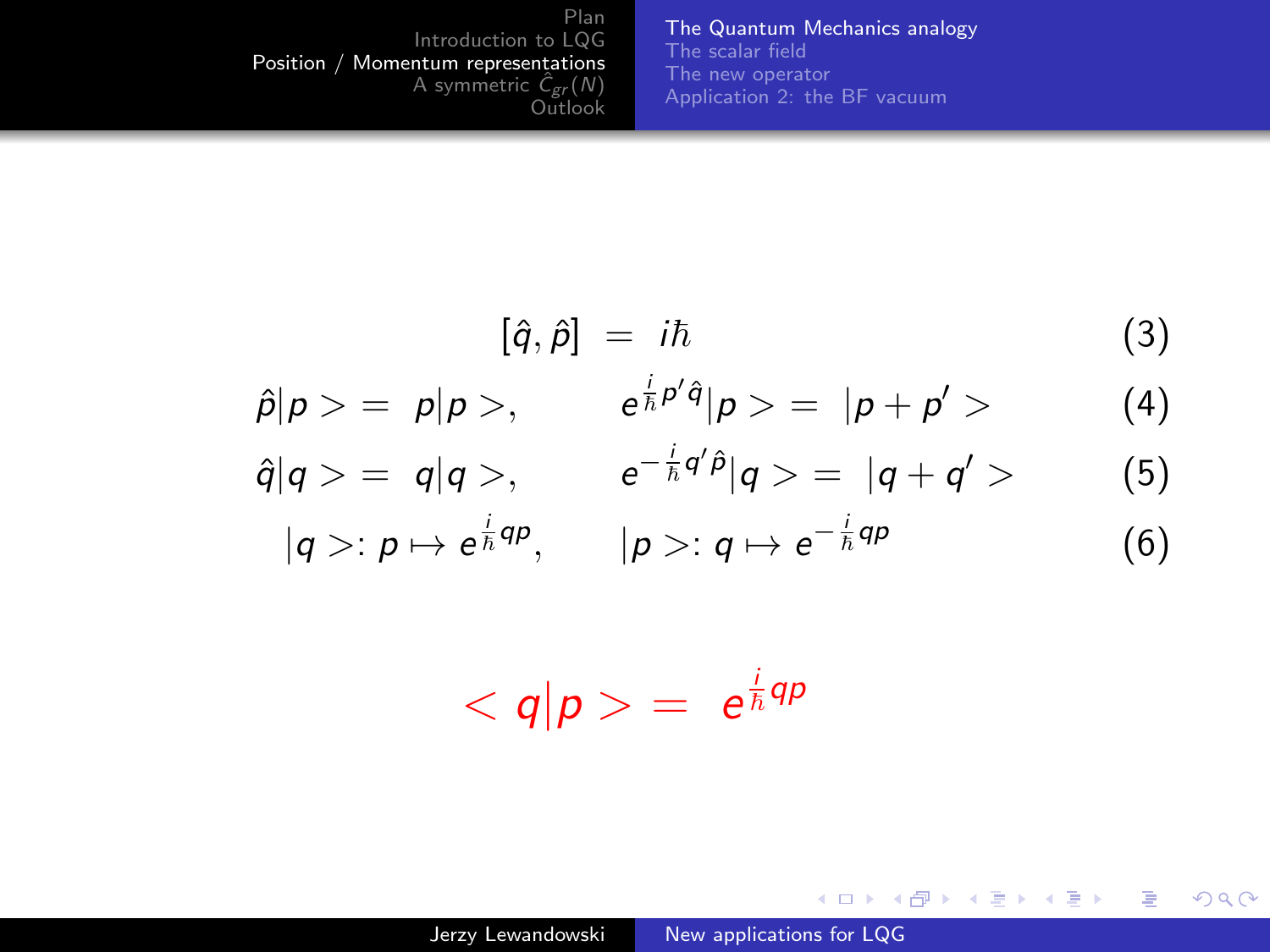[The Quantum Mechanics analogy](#page-7-0) [The scalar field](#page-8-0) [The new operator](#page-11-0) [Application 2: the BF vacuum](#page-14-0)

<span id="page-8-0"></span>
$$
\{\phi(x),\pi(y)\} = \delta(x,y), \qquad [\hat{\phi}(x),\hat{\pi}(y)] = i\hbar\delta(x,y) \quad (7)
$$

The polymer representation:

$$
\int d^3x \hat{\pi}(x)\varphi(x)|p\rangle = \sum_{x\in\Sigma} p_x \varphi(x)|p\rangle \qquad (8)
$$

$$
\rho: \Sigma \to \mathbb{R}, \qquad |\text{supp }\rho| < \infty \tag{9}
$$

$$
e^{\frac{i}{\hbar}\sum_{x\in\Sigma}p'_x\hat{\phi}(x)}|p\rangle = |p+p'\rangle \qquad (10)
$$

$$
|p\rangle: \phi \mapsto e^{\frac{i}{\hbar}\sum_{x\in \Sigma}p_x\phi(x)} \qquad (11)
$$

Define  $< \varphi$  to be:

$$
\langle \varphi | p \rangle := e^{\frac{i}{\hbar} \sum_{x \in \Sigma} p_x \varphi(x)} \tag{12}
$$

イロト イ部 トイ君 トイ君 ト

 $299$ 

э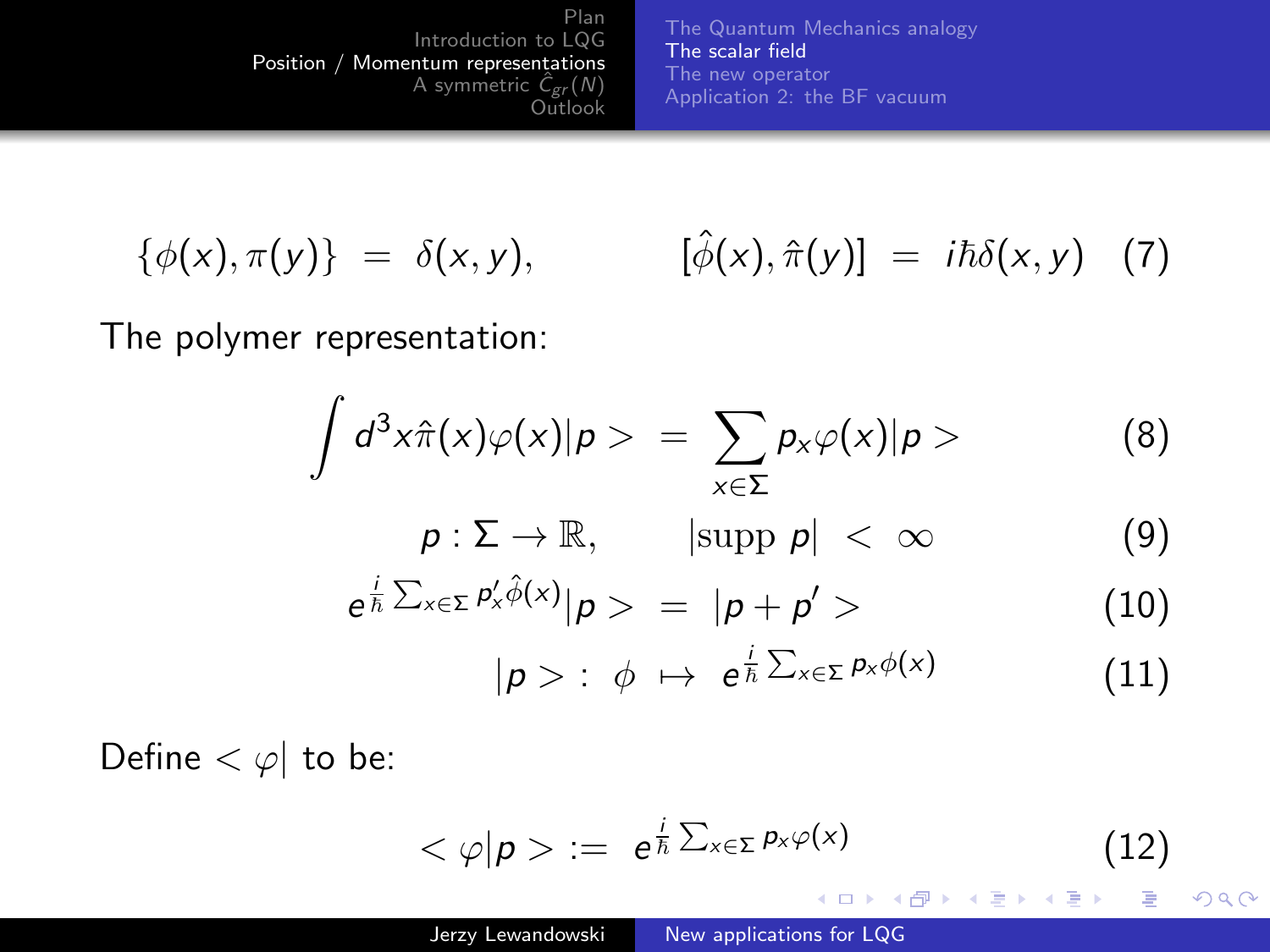[The Quantum Mechanics analogy](#page-7-0) [The scalar field](#page-8-0) [The new operator](#page-11-0) [Application 2: the BF vacuum](#page-14-0)

$$
<\varphi|p> := e^{\frac{i}{\hbar}\sum_{x\in\Sigma}p_x\varphi(x)}
$$
 (13)

$$
\langle \varphi | e^{\frac{i}{\hbar} \sum_{x \in \Sigma} p_x \hat{\phi}(x)} = \langle \varphi | e^{\frac{i}{\hbar} \sum_{x \in \Sigma} p_x \varphi(x)} \tag{14}
$$

$$
\langle \varphi | e^{\frac{i}{\hbar} \int d^3x \varphi'(x)\hat{\pi}(x)} \rangle = \langle \varphi + \varphi' | \tag{15}
$$

# $<\varphi|\hat{\phi}(x)| = <\varphi|\varphi(x).$  (16)

メロメ メ部メ メミメ メミメ

目

 $299$ 

⇒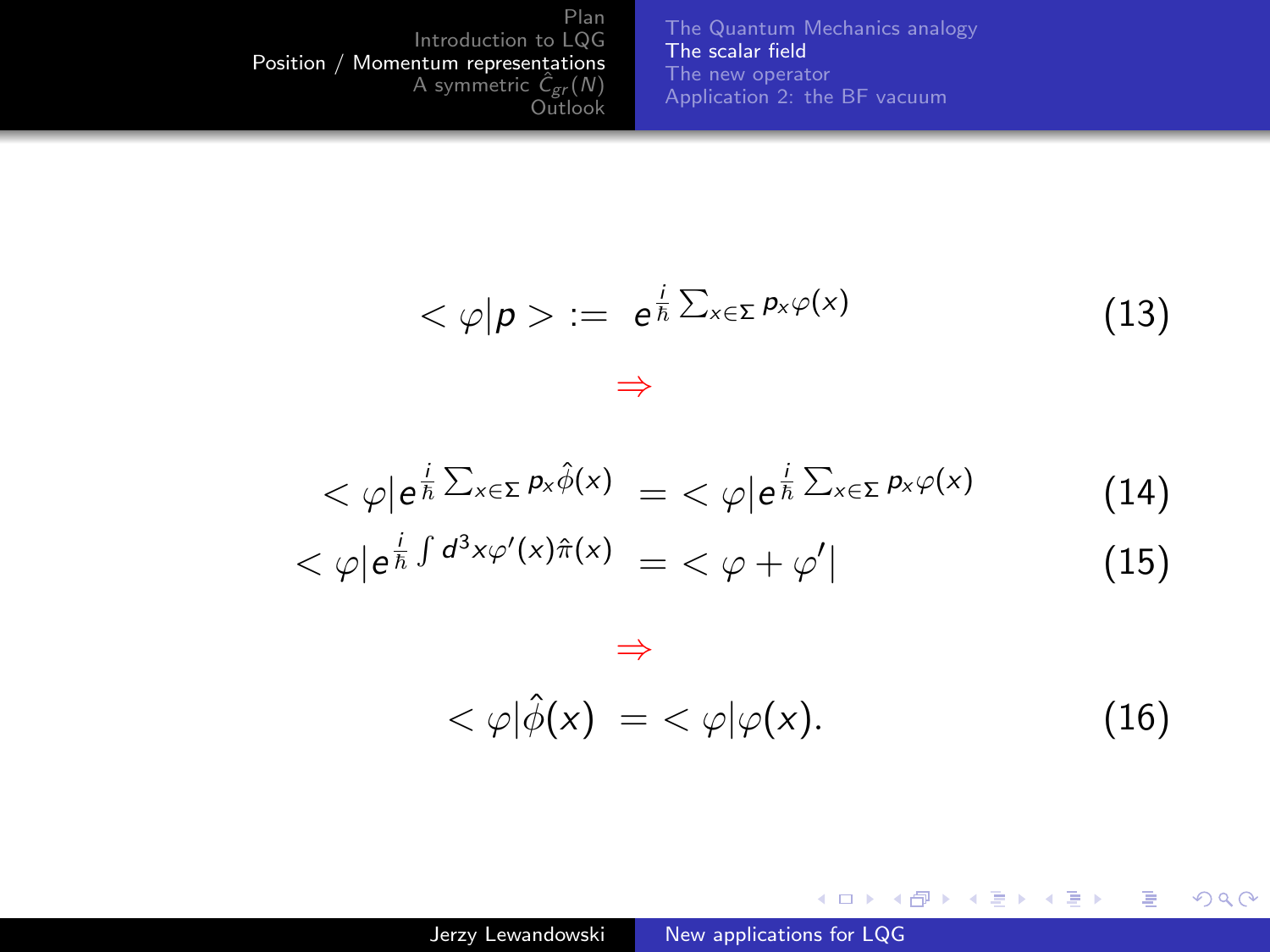[The Quantum Mechanics analogy](#page-7-0) [The scalar field](#page-8-0) [The new operator](#page-11-0) [Application 2: the BF vacuum](#page-14-0)

### The dual Polymer Representation

$$
\langle \varphi | \varphi' \rangle = \delta_{\varphi, \varphi'} = 0 \text{ or } 1 \tag{17}
$$
\n
$$
\mathcal{H}_{\phi} = \text{Span}(|\varphi \rangle : \varphi \in \mathcal{C}(\Sigma) \tag{18}
$$
\n
$$
\hat{\phi} | \varphi \rangle = \varphi(x) | \varphi \rangle, \qquad e^{-\frac{i}{\hbar} \int d^3 x \varphi'(x) \hat{\pi}(x)} | \varphi \rangle = | \varphi + \varphi' \rangle \tag{19}
$$

Notice that

$$
\hat{\phi}_{a...}(x)|\varphi\rangle = \varphi_{a...}(x)|\varphi\rangle. \tag{20}
$$

重

**B** ∍

イロト イ母ト イヨト イ

 $299$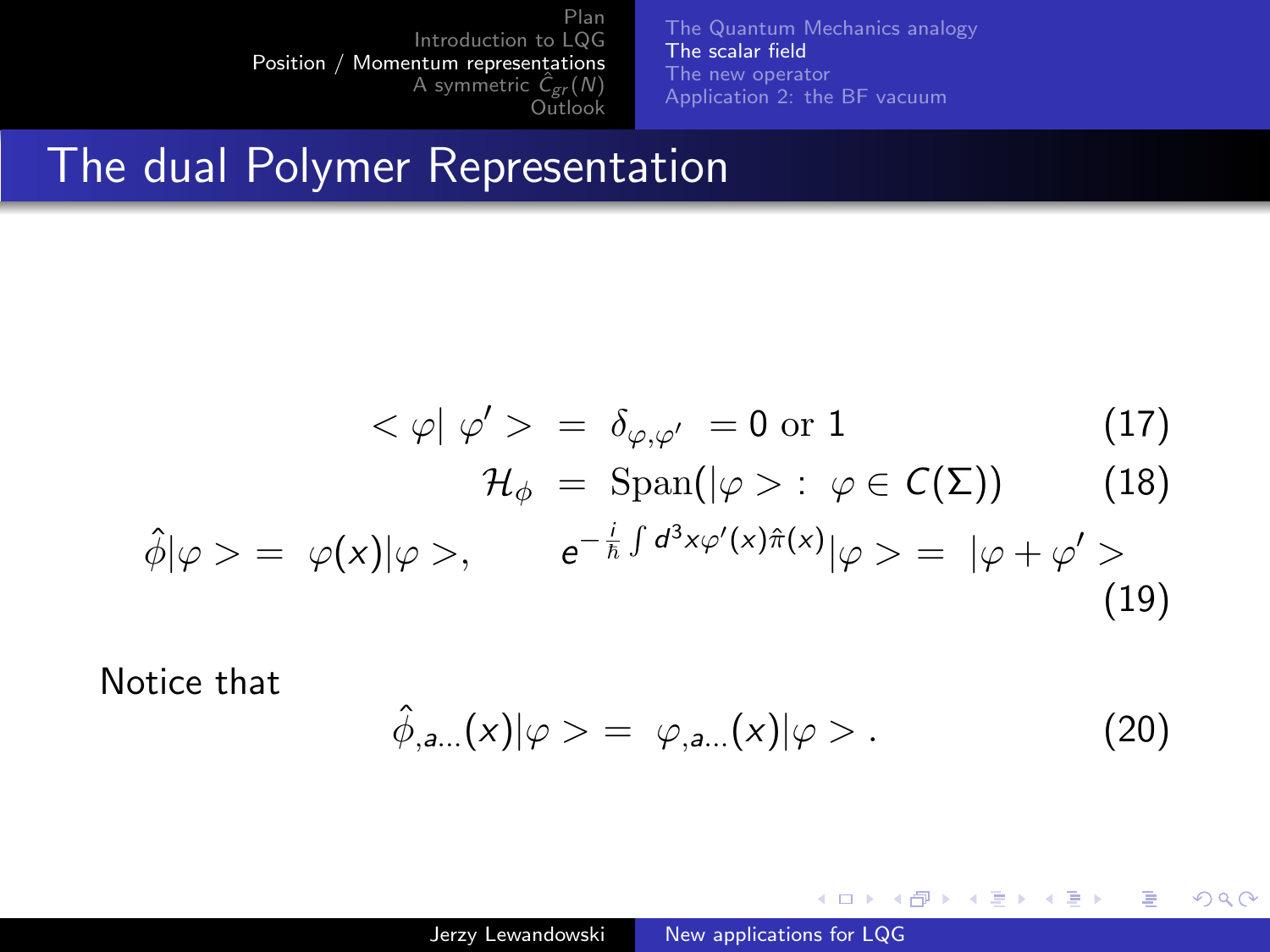[The Quantum Mechanics analogy](#page-7-0) [The scalar field](#page-8-0) [The new operator](#page-11-0) [Application 2: the BF vacuum](#page-14-0)

#### <span id="page-11-0"></span>L,Sahlmann 2014 (coming)

$$
\mathcal{H}_\phi\otimes\mathcal{H}_{\rm gr}\;\ni|\varphi>\otimes|\Gamma,j,\iota>
$$

$$
\int d^3x N(x) \sqrt{\hat{\phi}_{,a}\hat{\phi}_{,b}\hat{E}_i^a \hat{E}_i^b} \, |\varphi \rangle \otimes |\Gamma, j, \iota \rangle =
$$
\n
$$
= (8\pi G\gamma)^2 \left( \sum_l \sqrt{j_l(j_l+1)} \int_{e_l} N|d\varphi| \right) \, |\varphi \rangle \otimes |\Gamma, j, \iota \rangle
$$

where

$$
\int_{e} N|d\varphi| = \int dt N(e(t)) \frac{d\varphi(t)}{dt}
$$

イロト イ部 トイ君 トイ君 ト

E

 $299$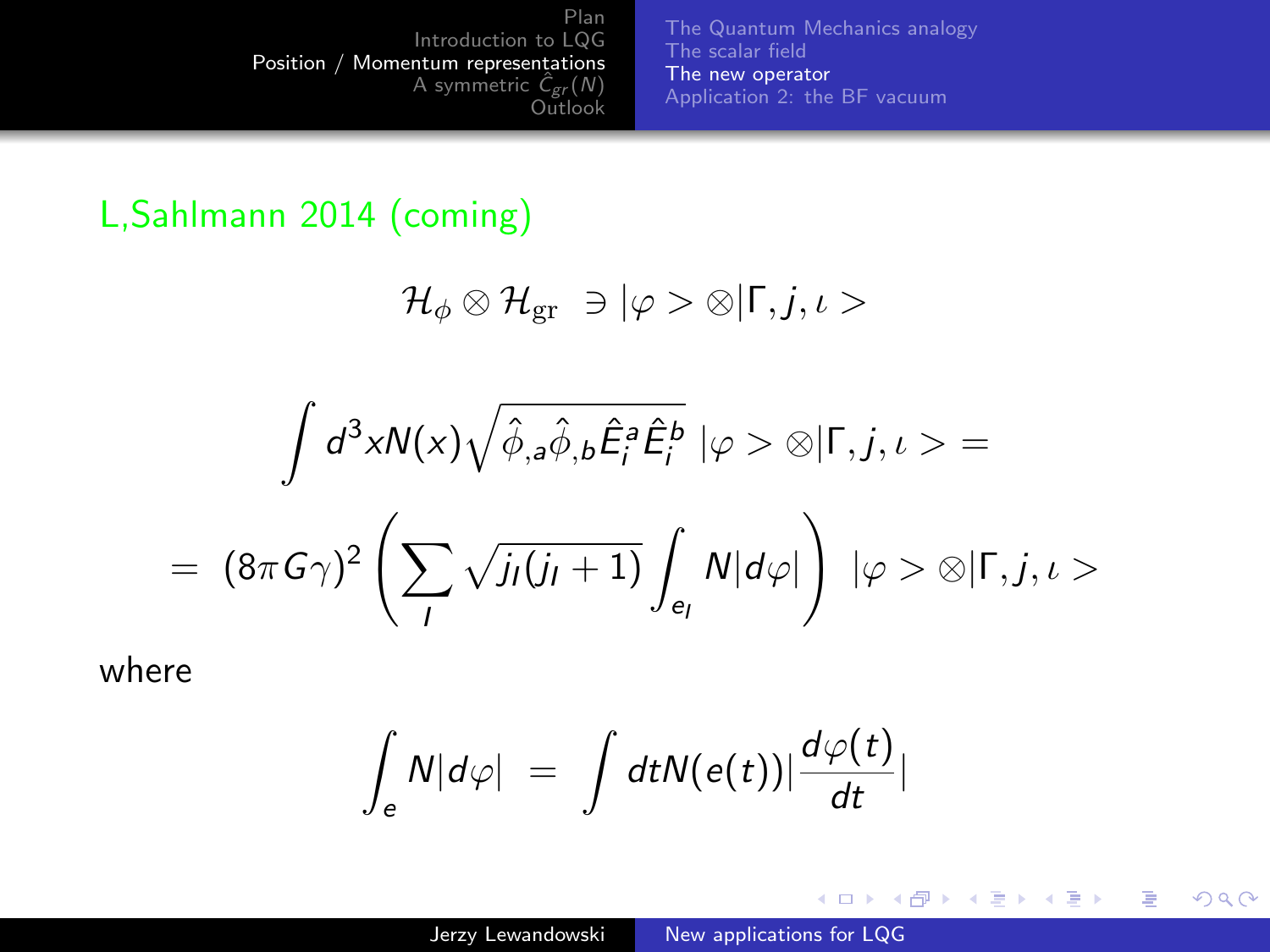[The Quantum Mechanics analogy](#page-7-0) [The scalar field](#page-8-0) [The new operator](#page-11-0) [Application 2: the BF vacuum](#page-14-0)

Similar results in the LQG literature:

• the Ma-Ling operator Ma, Ling 2000 defined in  $\mathcal{H}_{\text{or}}$ 

$$
\hat{Q}(\omega)|\Gamma,j,\iota\rangle = \int d^3x \sqrt{\hat{\omega}_a \hat{\omega}_b \hat{E}_i^a \hat{E}_i^b} |\Gamma,j,\iota\rangle = \qquad (21)
$$

$$
(8\pi G\gamma)^2 \left(\sum_l \sqrt{j_l(j_l+1)} \int_{e_l} |\omega|\right) |\Gamma,j,\iota\rangle \qquad (22)
$$

The Schroedinger equation of the Rovelli-Vidotto QM on graphs Rovelli, Vidotto 2010

イロト イ母ト イヨト イ

 $\Omega$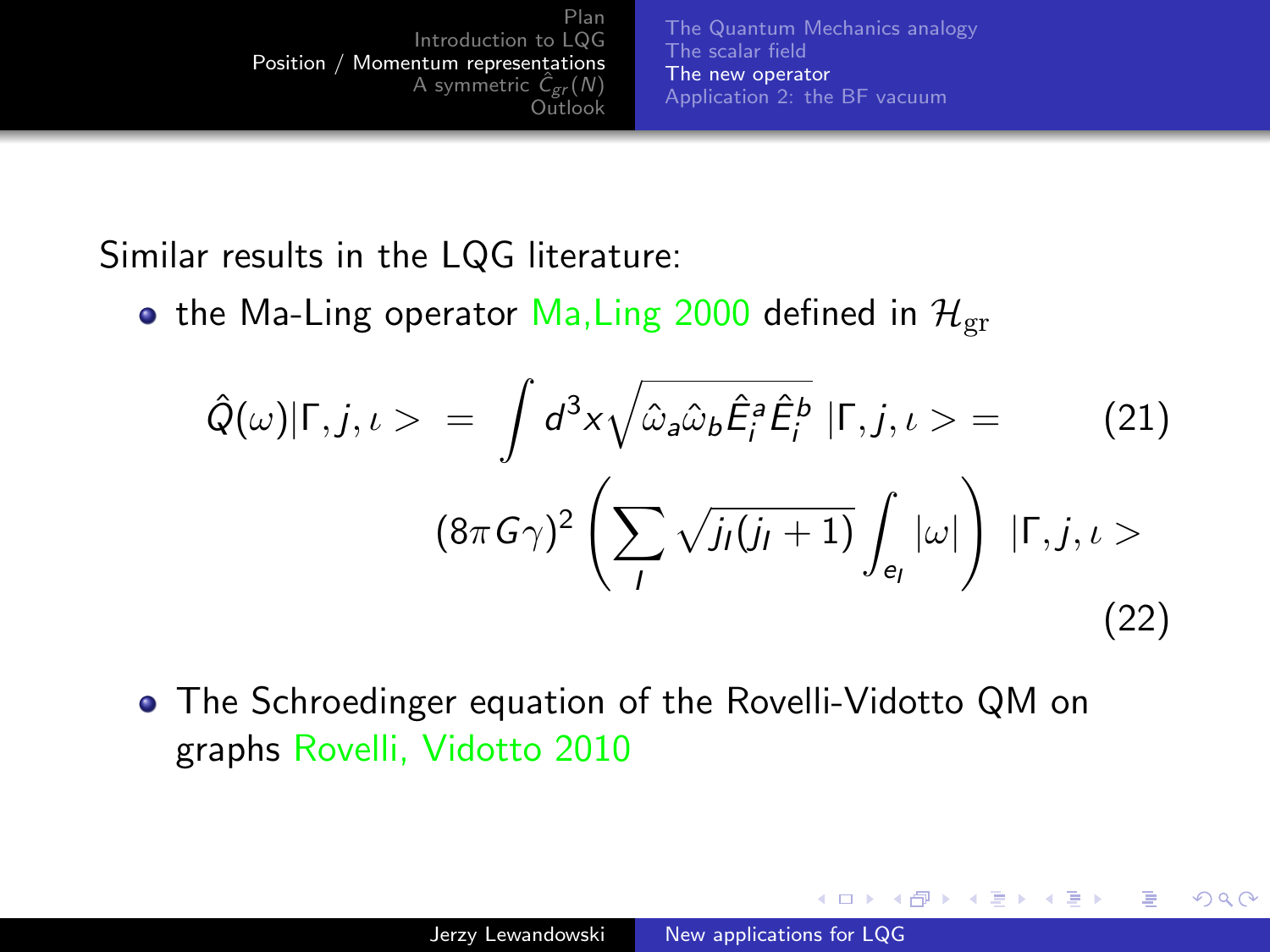[The Quantum Mechanics analogy](#page-7-0) [The scalar field](#page-8-0) [The new operator](#page-11-0) [Application 2: the BF vacuum](#page-14-0)

## Toy equations

A toy model of the quantum scalar constraint

$$
\int d^3x \left(\widehat{\pi}(x) + a\sqrt{\widehat{E}_i^a(x)\widehat{E}_i^b(x)\widehat{\phi}_{,a}(x)\widehat{\phi}_{,b}(x)}\right)\Psi = 0. \quad (23)
$$

A general (modulo linearity) solution is:

$$
\Psi = e^{i\mathbf{a}\int d^3x \widehat{\phi}\sqrt{\widehat{E}_i^{\mathbf{a}}\widehat{E}_i^{\mathbf{b}}\widehat{\phi}_{,\mathbf{a}}\widehat{\phi}_{,\mathbf{b}}}}\sum_{\varphi}\psi_0(\varphi) < \varphi|\otimes\langle \Gamma, j, \iota|
$$

where  $\varphi \mapsto \psi_0(\varphi)$ , is an arbitrary function which satisfies the following condition

$$
\frac{d}{d\epsilon}\psi_0(\varphi+\epsilon) = 0.
$$
 (24)

イロト イ伊 ト イヨ ト イヨ

 $\Omega$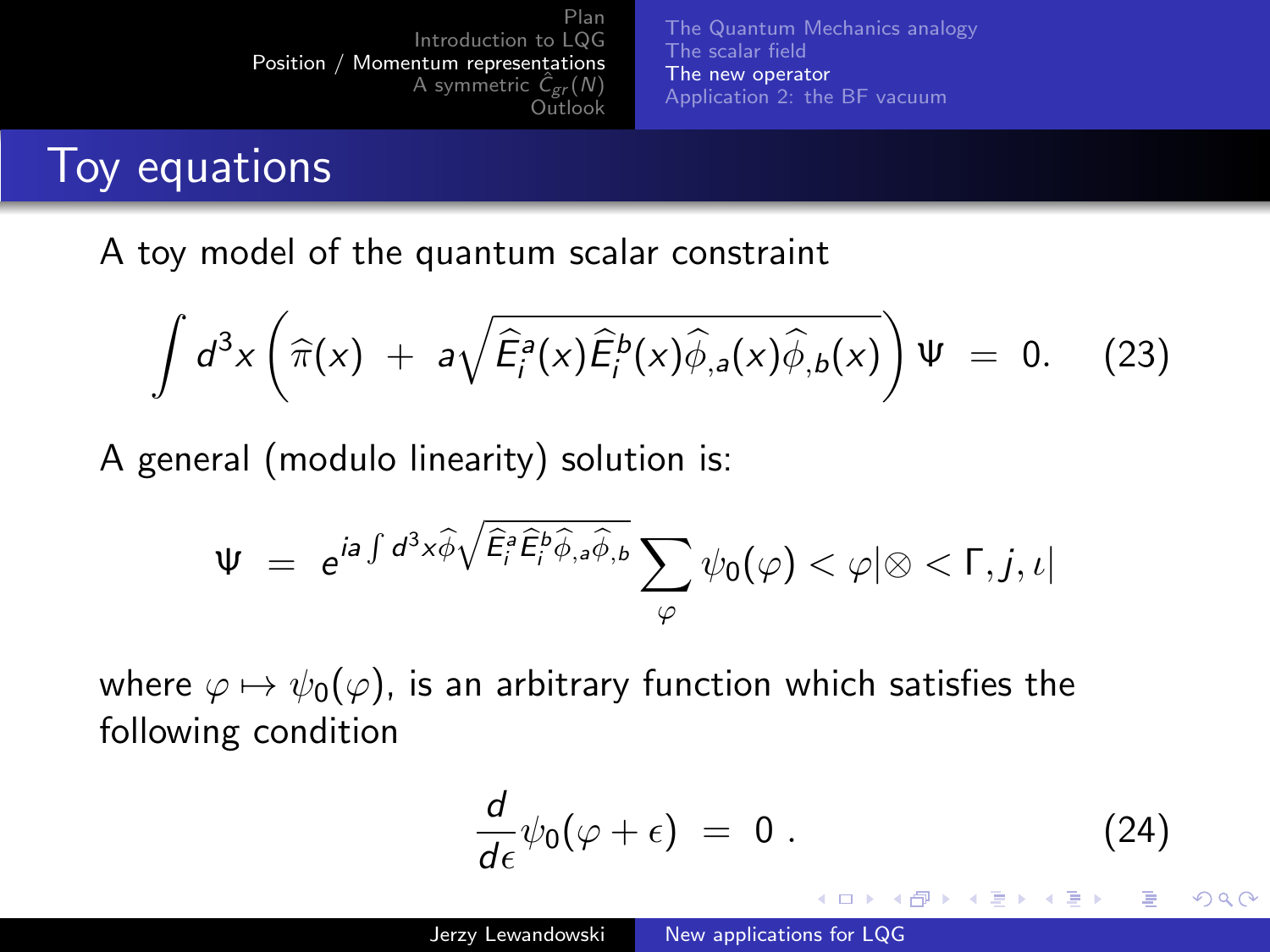[The Quantum Mechanics analogy](#page-7-0) [The scalar field](#page-8-0) [The new operator](#page-11-0) [Application 2: the BF vacuum](#page-14-0)

$$
[\hat{A}_a(x), \hat{E}^b(x)] = i\hbar \delta_a^b \delta(x, y) \tag{25}
$$

<span id="page-14-0"></span>The LQG momentum representation:

$$
\int d^3x \hat{E}^a a_a |e \rangle = \hbar \int_e a|e \rangle \qquad e^{i \int_{e'} \hat{A}} |e \rangle = |e \circ e' \rangle \tag{26}
$$

The dual position representation spanned by the dual states  $\langle a|$ :

$$
\langle a|e\rangle := e^{\frac{i}{\hbar}\int_e a}.\tag{27}
$$
\n
$$
\langle a|a'\rangle = \delta_{a,a'}
$$

In this representation

$$
\langle a|\hat{A}_a(x)\rangle = \langle a|a_a(x). \tag{28}
$$

メロメ メタメ メミメ

 $QQ$ 

In particular

$$
\langle a = 0 | = BF \text{ vacuum}
$$

proposed by Dittrich, Geiller 2014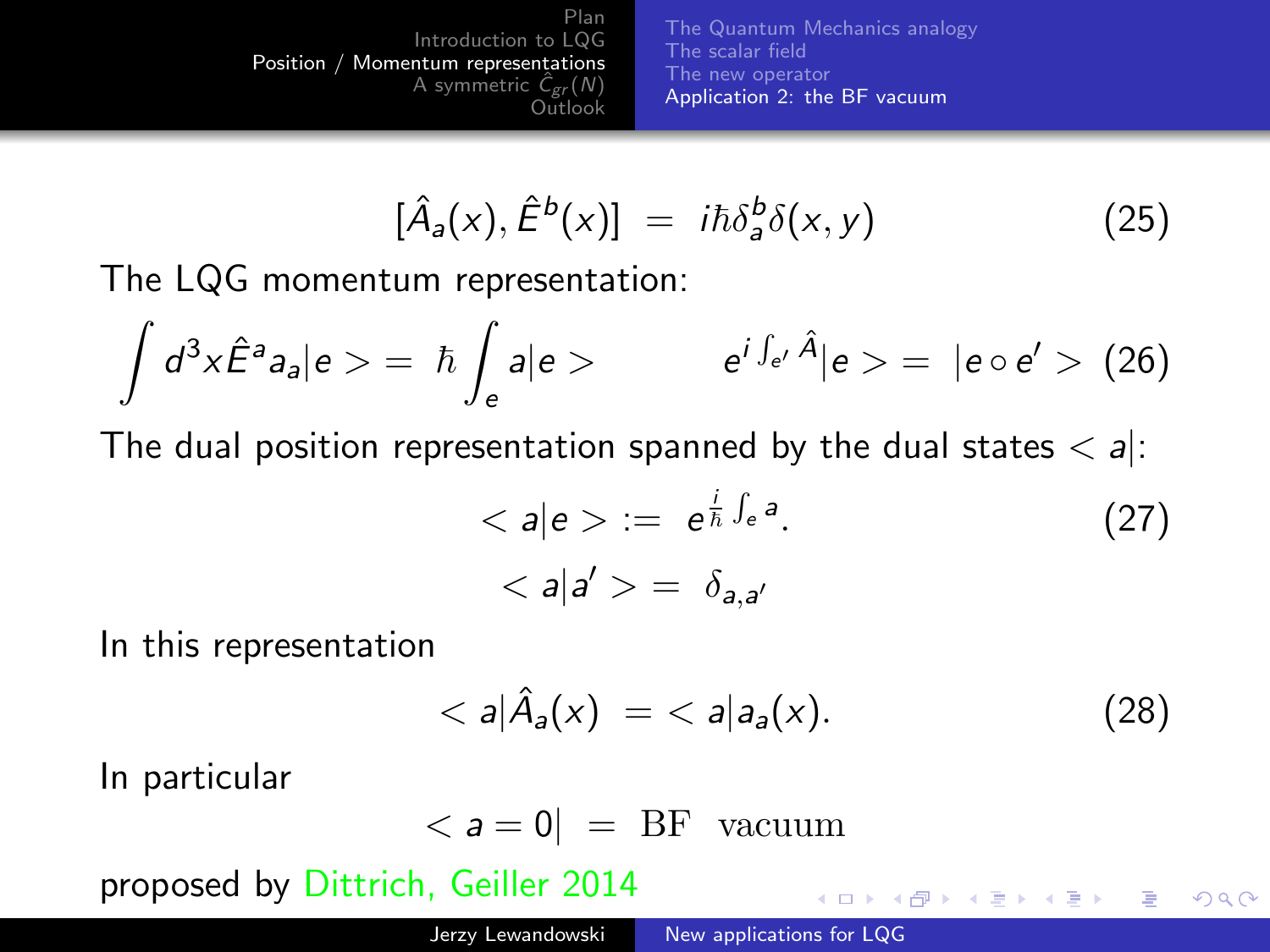[The issue of](#page-15-0)  $\hat{C}_{gr}(N)$ [The new Hilbert space](#page-18-0) [Operators in](#page-19-0)  $\mathcal{H}_{\mathbf{n}\mathbf{e}\mathbf{w}}$ 

# <span id="page-15-0"></span>The issue

- $\hat{\mathcal{C}}_{\mathrm{gr}}(\mathcal{N})$  not defined in the kinematical  $\mathcal{H}_{\mathrm{gr}}$
- $\hat{C}(N)$  :  $\mathcal{H}_{\text{Diff}} \to$  suitable dual space, N breaks Diffs
- In principle we can write

$$
\hat{C}_{\rm gr}(N)\Psi\ =\ 0
$$

however:

- solutions non-normalizable
- to large space, which  $\Psi$  to select?
- $(\Psi|\Psi')_{\rm phys} = ?$
- For GR coupled to a scalar field we need the Rovelli-Smolin

$$
\int_{\Sigma} d^3x \sqrt{-2\sqrt{\det \hat{E}(x)}\hat{C}_{\mathrm{gr}}(x)}
$$

**← ロ ▶ → r 円** 

つくへ

how to define the  $\sqrt{\hat{\mathcal{C}}_{\mathrm{gr}}(x)}$  ?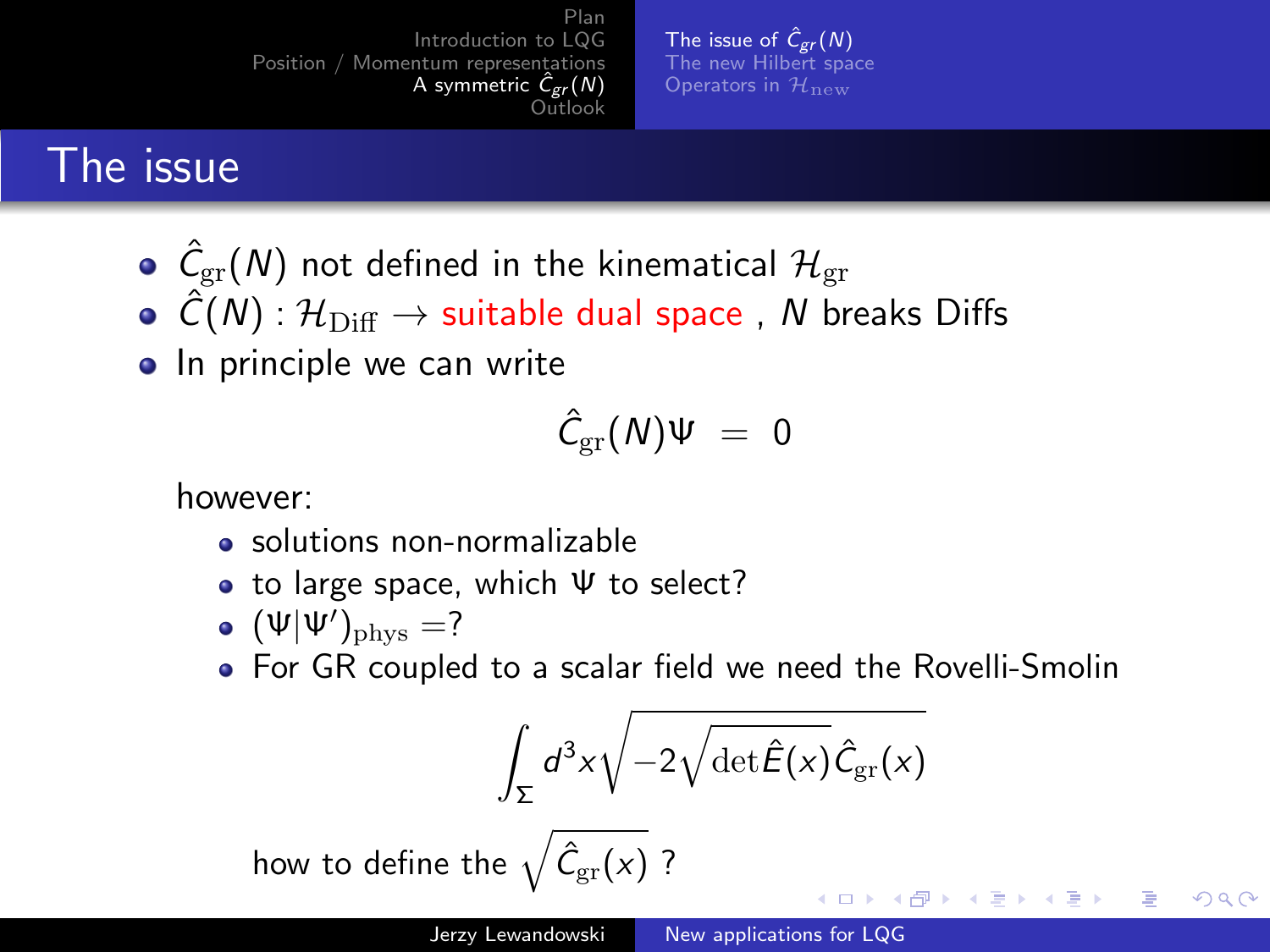**[The issue of](#page-15-0)**  $\hat{C}_{gr}(N)$ <br>[The new Hilbert space](#page-18-0) [Operators in](#page-19-0)  $\mathcal{H}_{\text{new}}$ 

# <span id="page-16-0"></span>**Obstacles**

- Perhaps, we can extend  $\mathcal{H}_{{\rm Diff}}\subset\mathcal{H}'$  to accomodate  $\hat{\mathcal{C}}(\mathcal{N})$  ???
- The obstacle: Ψ Diff invariant

$$
\Rightarrow \ (\hat{C}(N)\Psi \mid \hat{C}(N)\Psi)' = 0
$$

for every  $N \in C_0^{\infty}(\Sigma)$ . L, Marolf 1999

**K ロ ▶ K 何 ▶ K ヨ ▶** 

 $\Omega$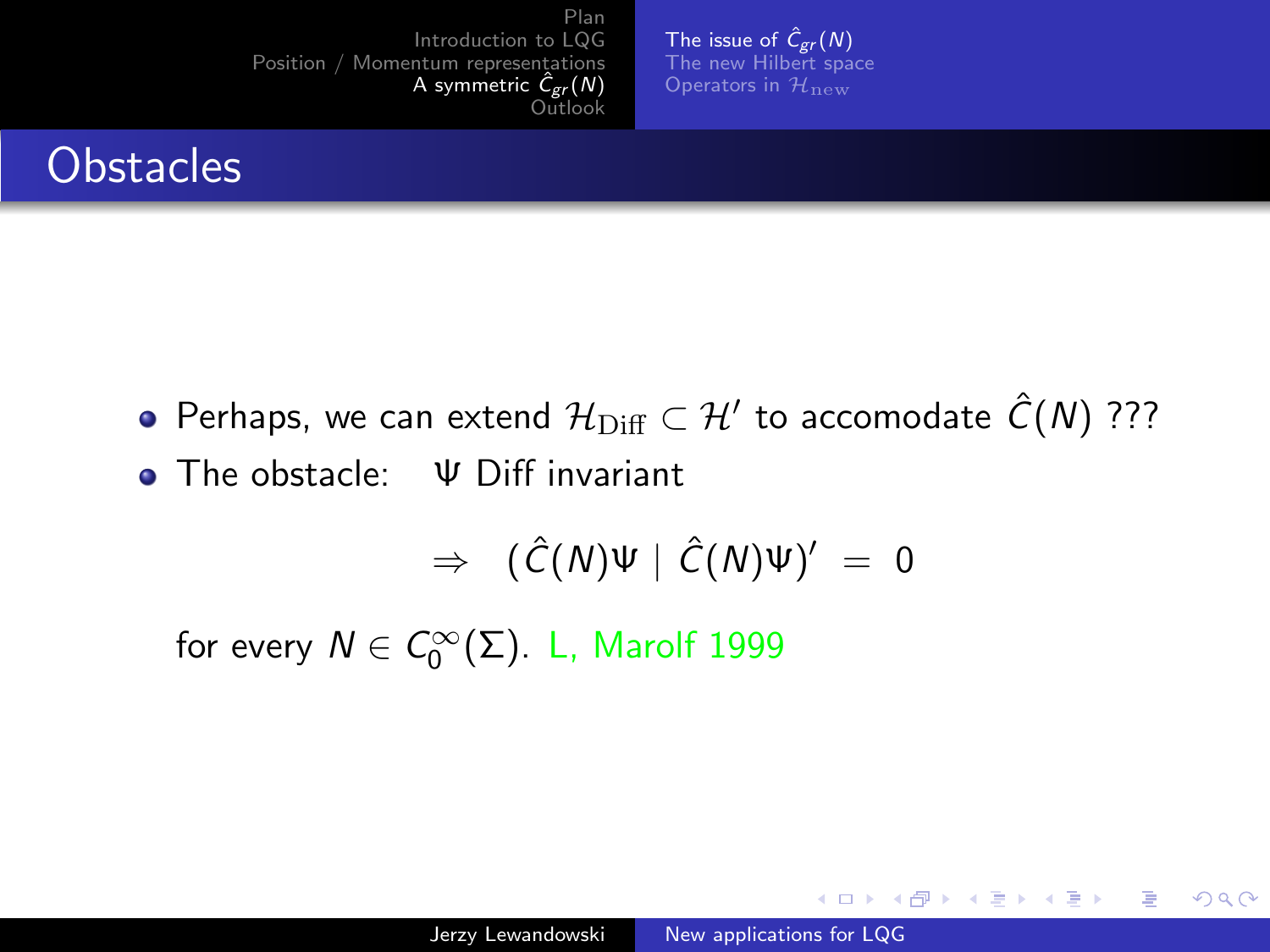**[The issue of](#page-15-0)**  $\hat{C}_{gr}(N)$ <br>[The new Hilbert space](#page-18-0) [Operators in](#page-19-0)  $\mathcal{H}_{\text{new}}$ 

#### Partial ways out

 $\bullet$ 

Take 
$$
N = 1
$$
,  
\n
$$
\hat{C}(1) : \mathcal{H}_{\text{Diff}} \to \mathcal{H}_{\text{Diff}}
$$
\n
$$
\hat{C}_{\text{gr,sym}} \ := \ \frac{1}{2} \left( \hat{C}_{\text{gr}}(1) + \hat{C}_{\text{gr}}^{\dagger}(1) \right).
$$

But  $N = 1$  is not enough...

• Try to define directly

• either

$$
\int d^3x \sqrt{-\det \hat{E}(x)\hat{C}(x)}
$$

or

$$
\int d^3x \frac{\hat{C}^2(x)}{\sqrt{\det \hat{E}(x)}}
$$

( □ ) ( 何 )

 $2990$ 

э

→ 手下

 $\sim$ 

the Master constraint program (Thie[man](#page-16-0)[n\)](#page-18-0)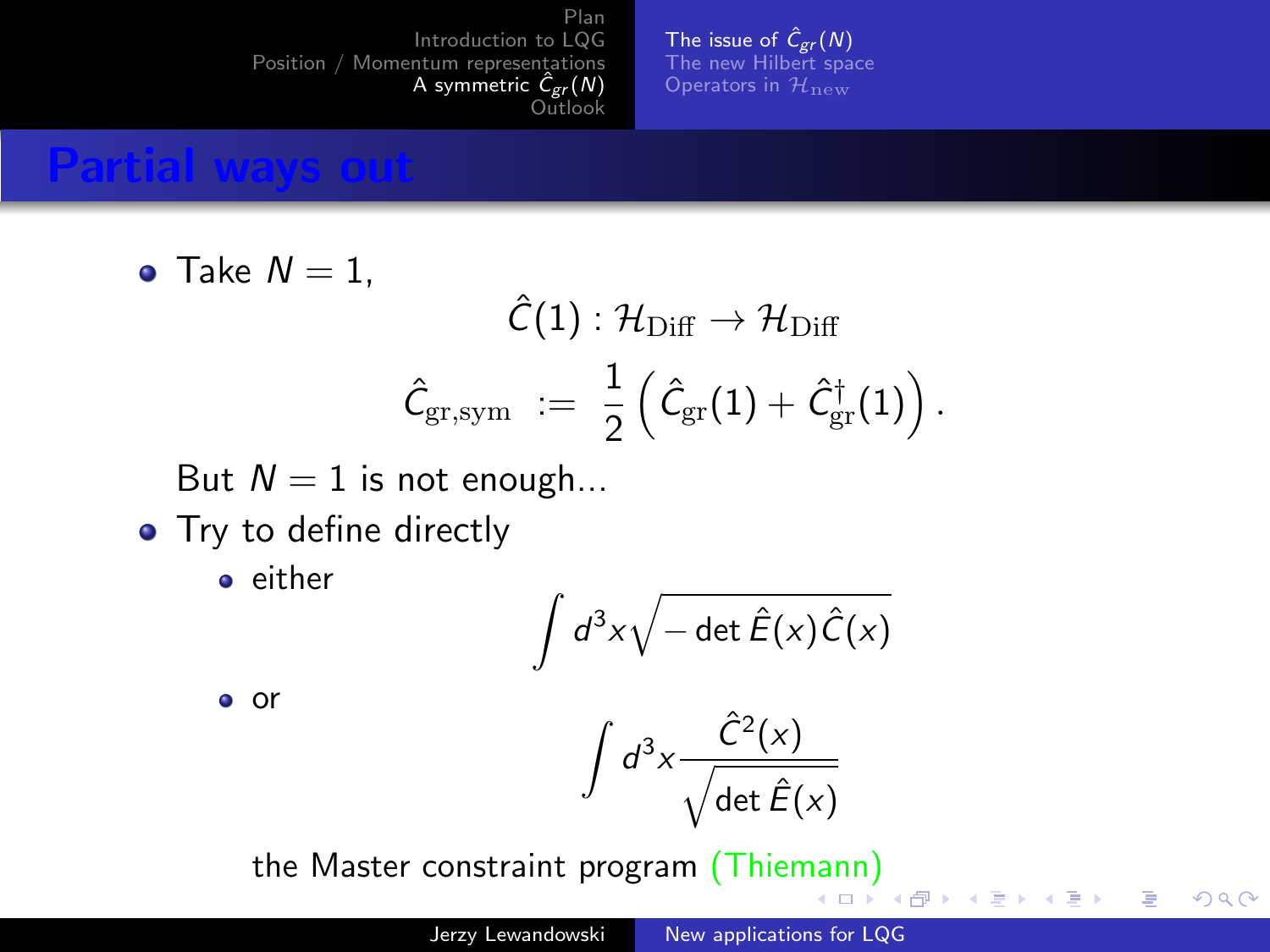[The issue of](#page-15-0)  $\hat{C}_{gr}(N)$ [The new Hilbert space](#page-18-0) [Operators in](#page-19-0)  $\mathcal{H}_{\text{new}}$ 

#### <span id="page-18-0"></span>L, Sahlmann 2014

$$
\mathcal{H}_{\text{new}}~=~\bigoplus_{\{x_1,\dots,x_k\}\subset \Sigma}\mathcal{H}_{\{x_1,\dots,x_k\}}
$$

 $\mathcal{H}_{\{\mathsf{x}_1,...,\mathsf{x}_k\}}$  is spanned by all the  $|\mathsf{\Gamma},j,\iota>$  based at  $\{\mathsf{x}_1,...,\mathsf{x}_k\},$ averaged with respect to  $Diff(\Sigma, \{x_1, ..., x_k\})$ .

4 0 8

 $\rightarrow$   $\oplus$   $\rightarrow$   $\rightarrow$   $\oplus$   $\rightarrow$ 

 $QQ$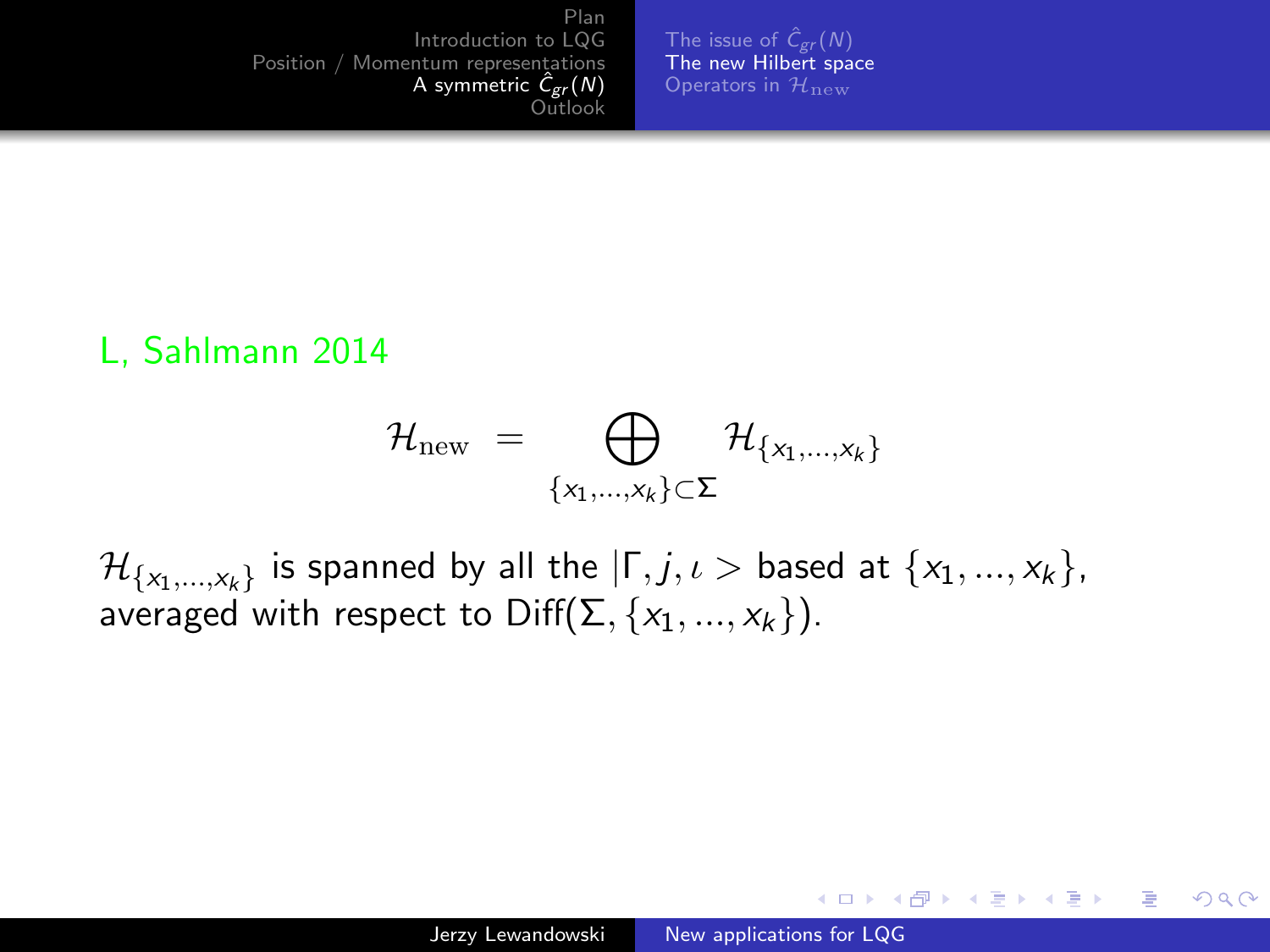[The issue of](#page-15-0)  $\hat{C}_{gr}(N)$ [The new Hilbert space](#page-18-0) [Operators in](#page-19-0)  $\mathcal{H}_{\text{new}}$ 

<span id="page-19-0"></span>We define operators in  $\mathcal{H}_{\text{new}}$  by passing by the duality from the kinematical  $\mathcal{H}_{gr}$  operators of suitable symmetries, or we derive  $\hat{C}_{\mathrm{gr}}(N)$  from scratch (Thiemann's regularization Thiemann 1997 works in  $\mathcal{H}_{\text{new}}$  very well, for Ricci see Assanioussi, Alesci, L 2013):

$$
\mathcal{O}(x) = \sqrt{\det E(x)}, \sqrt{\det E}(x) \text{Ric}(x), \hat{C}_{\text{gr}}(x).
$$

We obtain operators of the following form

$$
d^3xN(x)\widehat{\mathcal{O}}(x) = \sum_{x\in\Sigma} N(x)\widehat{\mathcal{O}}_x
$$

$$
\hat{\mathcal{O}}_x : \mathcal{H}_{\{x_1,\dots,x_k\}} \to \mathcal{H}_{\{x_1,\dots,x_k\}}
$$

$$
\hat{\mathcal{O}}_x : \mathcal{H}_{\{x_1,\dots,x_k\}} \to 0 \text{ unless } x = x_1,...,x_k
$$

つくへ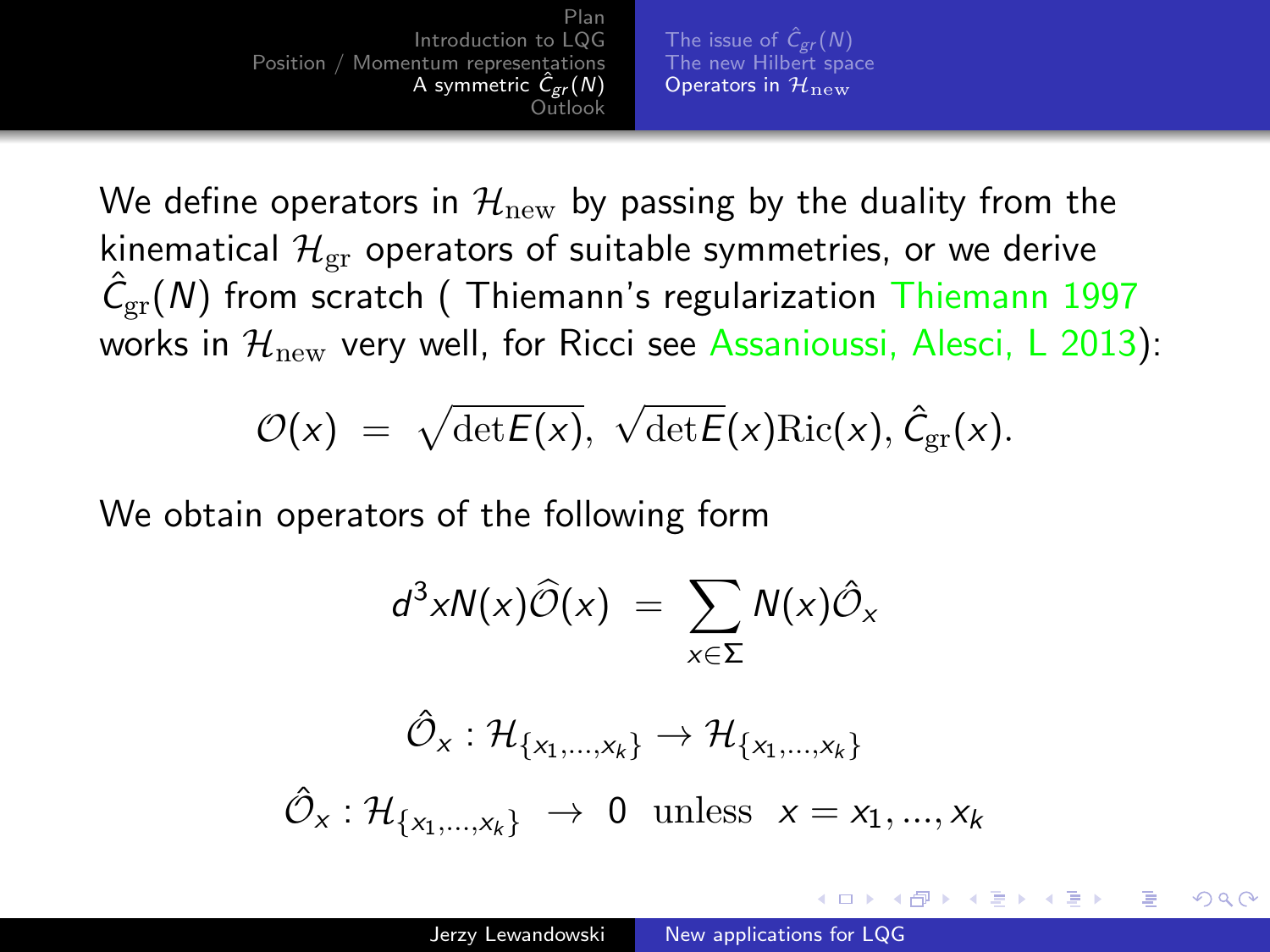[The issue of](#page-15-0)  $\hat{C}_{gr}(N)$ [The new Hilbert space](#page-18-0) [Operators in](#page-19-0)  $\mathcal{H}_{\text{new}}$ 

#### The quantum scalar contraint

With this result we can:

- Consider  $\hat{C}^{\dagger}(N)$  (it has sufficiently large domain).
- **•** Define

$$
\hat{C}(x)_{\rm sym} = \frac{1}{2}(\hat{C} + \hat{C}^{\dagger})
$$

- Find a self adjoint extension  $\hat{\mathcal{C}}_\mathrm{s.a.}$
- Spectrally expand each

$$
\mathcal{H}_{\{x_1,...,x_k\}} = \int^{\oplus} dc_1...dc_k \mathcal{H}_{\{x_1,...,x_k\}}^{c_1...c_k}
$$

promote  $\mathcal{H}^{0...0}_{\{\mathsf{x}_1,...,\mathsf{x}_k\}}$  to be solutions to the quantum scalar constraint

4 17 18

つくへ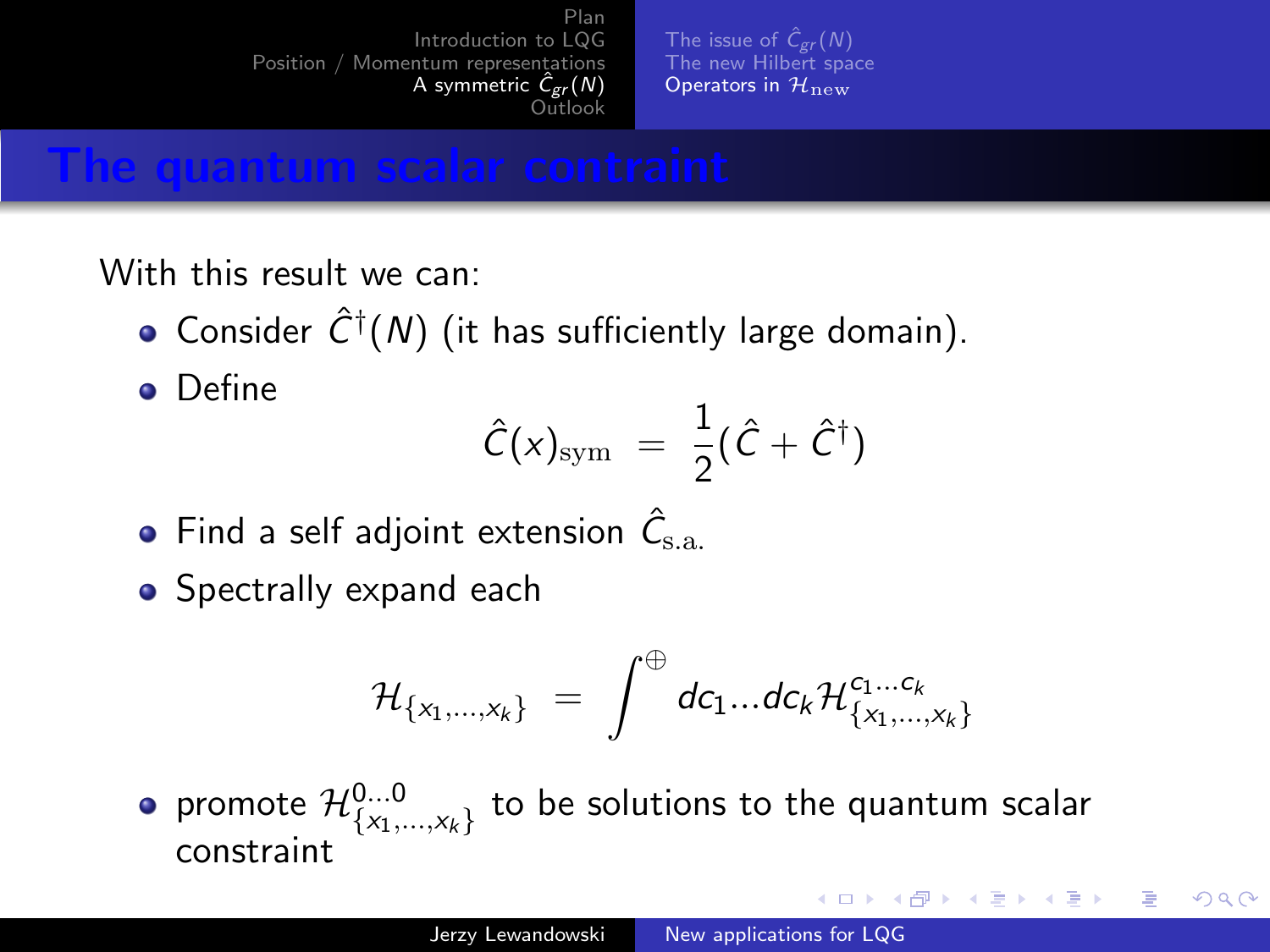[The issue of](#page-15-0)  $\hat{C}_{gr}(N)$ [The new Hilbert space](#page-18-0) [Operators in](#page-19-0)  $\mathcal{H}_{\text{new}}$ 

#### <span id="page-21-0"></span>Solutions to the matter free LQG

The elements of  $\mathcal{H}_{\{x_1,...,x_k\}}$  have to be farther averaged with respect to the vertex non-preserving  $Diff(\Sigma)$  (the vector constraint),

$$
\mathcal{H}_{\{x_1,\ldots,x_k\}}\,\,\eta_{\mathrm{new}}(\Psi)\,\,\mapsto\,\,\frac{1}{k!}\sum_{[f]\in\mathrm{Diff}(\Sigma)/\mathrm{Diff}(\Sigma)_{x_1,\ldots,x_k}}\eta_{\mathrm{new}}(U_f\Psi)
$$

The map passes to the  $\mathcal{H}^{0...0}_{\{x_1,...,x_k\}}$  space, and it's image defines a Hilbert space

 $\mathcal{H}_{(k)}$ 

of k-vertex solutions to the scalar AND vector constraint. The full Hilbert space is

$$
\mathcal{H}_{\text{phys}} = \oplus_k \mathcal{H}_{(k)}
$$

∢ロト ∢母ト ∢目ト ∢目ト

つくへ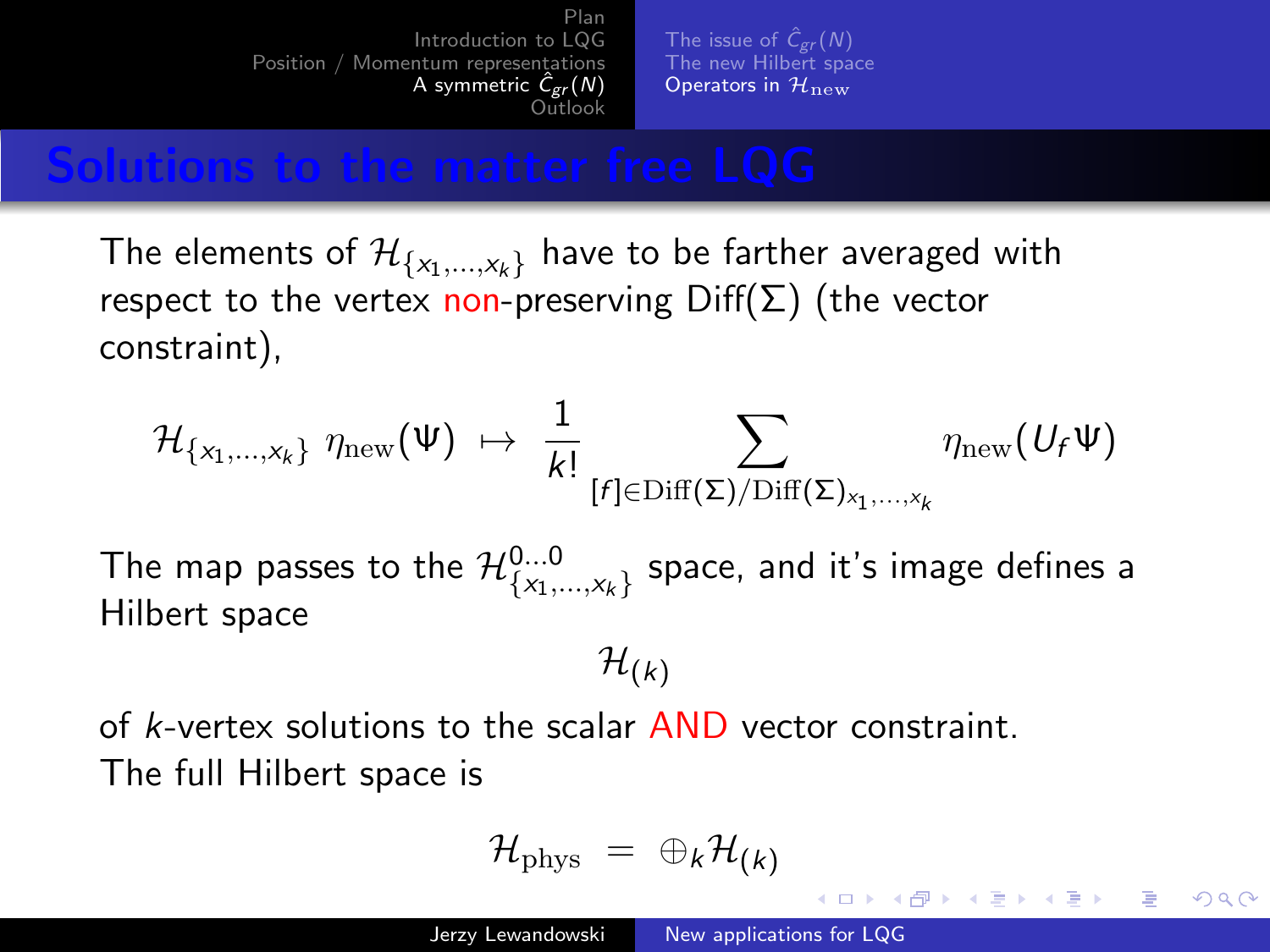# <span id="page-22-0"></span>How to use the new gadgets?

We apply it to (set  $8\pi G\gamma = 1$ )

$$
\hat{\pi}(x) \;=\; \pm \sqrt{-\hat{\phi}_{,a}\hat{\phi}_{,b}\hat{E}_i^a\hat{E}_i^b - 2V(\phi(x))|\text{det}\hat{E}| - 2\sqrt{|\text{det}\hat{E}|}\hat{\mathcal{C}}_{\text{gr}}}
$$

Where, given operators

$$
\int_{\Sigma} d^3x \sqrt{\hat{A}(x)}, \quad \int_{\Sigma} d^3x \sqrt{\hat{B}(x)}, \ \ldots
$$

Using sufficiently fine partitions  $\Sigma~=~\bigcup_{k} \Sigma_{k}$  we define

$$
\int_{\Sigma} d^3x \sqrt{\hat{A}(x) + \hat{B}(x) + \dots} \quad |\varphi > \otimes | \Gamma, j, \iota > :=
$$
\n
$$
\sum_{k} \sqrt{\left(\int_{\Sigma_{k}} d^3x \sqrt{\hat{A}(x)}\right)^2 + \left(\int_{\Sigma_{k}} d^3x \sqrt{\hat{B}(x)}\right)^2 + \dots} \quad |\varphi > \otimes | \Gamma, j, \iota >
$$

provided the RHS is independent of the refi[nem](#page-21-0)[e](#page-23-0)[n](#page-21-0)[ts.](#page-22-0)  $2990$